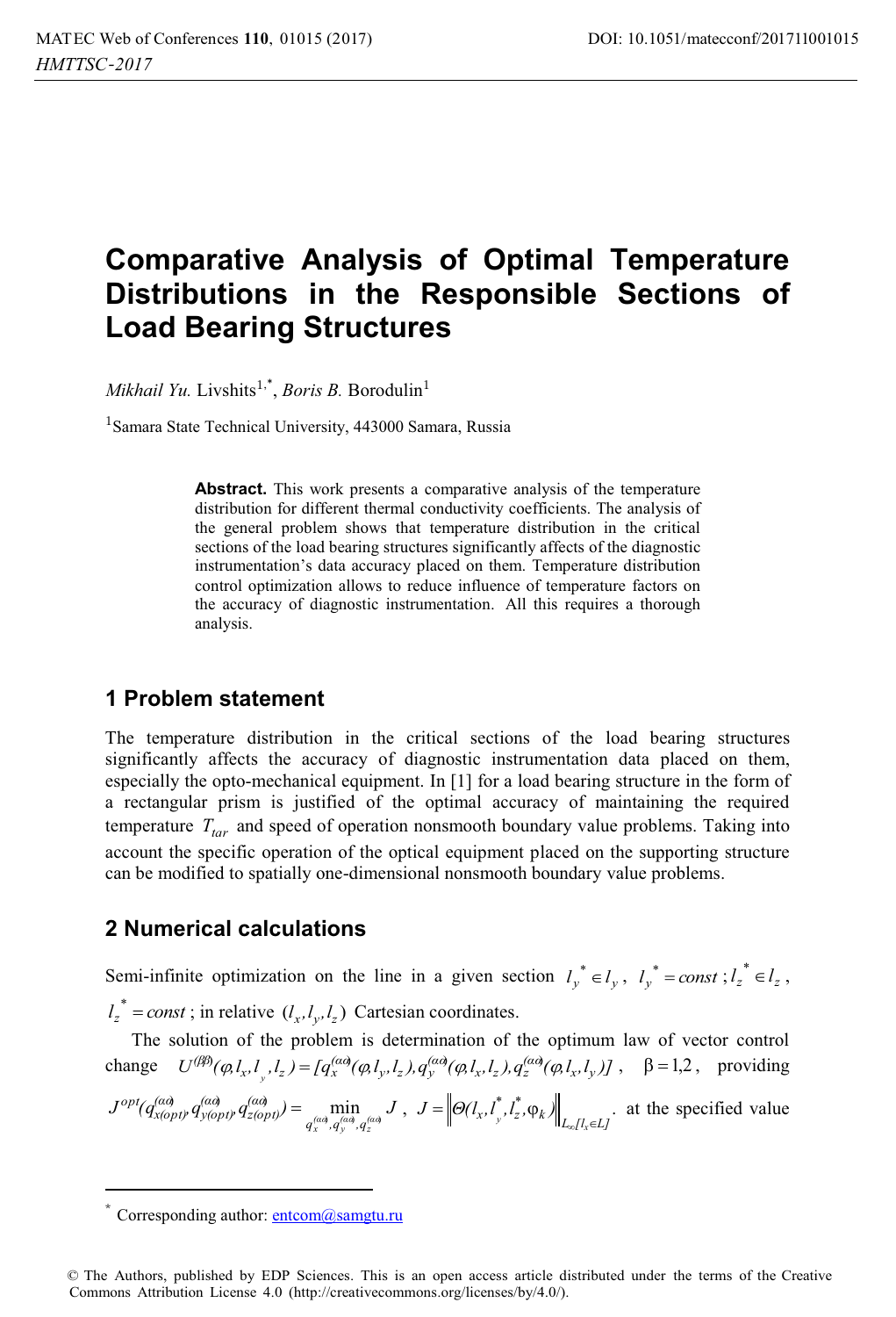$\varphi = \varphi_k$  - maximum accuracy task ( $\beta$ =1) or  $\min_{q_x^{\alpha}, q_y^{\alpha}, q_z^{\alpha}} \varphi_k$  at the specified value  $J = J_{des}$  maximum performance task  $(\beta=2)$  in terms of restrictions on the allowable temperature  $\Theta_d = const$ .

$$
\Theta(\rho,\varphi) = T(\rho,\varphi) - T_{\text{rad}} \le \Theta_d, \varphi \in (0,\infty), \rho \in \overline{\Omega}_{\rho}
$$
 (1)

and resource control:

$$
\left| \frac{q_x^{(\alpha\alpha)}(\varphi, l_y, l_z)}{q_y^{(\alpha\alpha)}(\varphi, l_x, l_z)} \right| \le 1 \quad ; \alpha = 3,4; l_x = 0; l_x = 1; \n\left| \frac{q_y^{(\alpha\alpha)}(\varphi, l_x, l_z)}{q_z^{(\alpha\alpha)}(\varphi, l_x, l_y)} \right| \le 1 \quad ; \alpha = 1,2; l_z = 0; l_z = l_{z_{\text{max}}};
$$
\n(2)

when exposed to a control object of the internal and external disturbances.  $\varphi_k = \frac{\lambda \tau_k}{Cx_{\text{max}}^2}$ .

the relative end time of the process,  $\lambda$ , C - thermal conductivity and specific heat of the material of construction. In this example (Fig. 1) the temperature of the inner surface of the outer shell of the supporting structure has a constant time value  $T_{out}$ . The temperature of the outer shell affects the temperature of the faces of the plate by radiant heat transfer. From opposite sides of the supporting structure has a rectangular area, S1 and S2, which, through radiant heat transfer affects the temperature of the environment. On the lateral surfaces of construction installed heat-emitting devices, occasionally included in the work and controlled heat sources 1,2,3,4,5,6 attached to the surface areas S1 and S2 on opposite faces  $\alpha$  = 3 and  $\alpha$  = 4 of the supporting construction.

A valid control  $U^{(\beta\beta)}(\varphi, l_x, l_y, l_z) \le 1$  in this example can be represented in a multiplicative form:  $q_x^{(\alpha\alpha)}(\varphi, l_y, l_z) = U_x^{(\alpha\alpha)}(\varphi) V_x^{(\alpha\alpha)}(l_y, l_z)$ ,  $\alpha = 3,4;$   $\alpha = 1,2,5,6$ ,  $q_x^{(\alpha\alpha)}(\varphi, l_x, l_y) = q^{(\alpha\alpha)}(\varphi, l_x, l_y) = 0$ , fixed in advance the spatial distribution  $V_x^{(\alpha\alpha)}(l_y, l_z)$  of the controllable heat sources on two opposite faces  $\alpha = 3.4$  with a specified coordinate location  $V_x^{(\alpha\alpha)}$ ,  $\alpha = 3.4$ . Under these conditions, the optimal control of autonomous  $\overline{U}^{(\beta\alpha)}(\varphi)$  groups of heat sources each  $\alpha$ -th face:

$$
\overline{U}^{\beta\alpha}(\varphi) = \left[ U_x^{(\beta 3)}(\varphi), U_x^{(\beta 4)}(\varphi), U_y^{(\beta 5)}(\varphi), U_y^{(\beta 6)}(\varphi), U_z^{(\beta 1)}(\varphi), U_z^{(\beta 2)}(\varphi) \right]
$$
(3)

$$
U_{opt}^{(1\alpha)}(\varphi) = \arg\min_{\overline{U}^{(1\alpha)}(\varphi)} J \; ; \; U_{opt}^{(2\alpha)}(\varphi) = \arg\min_{\overline{U}^{(2\alpha)}(\varphi)} \varphi_k \; ; \tag{4}
$$

in the problem of maximum precision  $(\beta=1)$  and task performance  $(\beta=2)$  using the method of moments [2,3] it is possible to parameterize and to reduce to the problem of finding a finite number of parameters  $\Delta_{\delta}^{(i)}$ ,  $\delta=1,2, i; i=1,2,...J$ ; where  $\Delta_{\delta}^{(i)}$  the duration  $\delta$ -th interval of constancy of the total number i, where each vector  $\overline{U}^{(\beta\alpha)}(\varphi)$  component alternately takes its maximum value at the level of the constraints (2).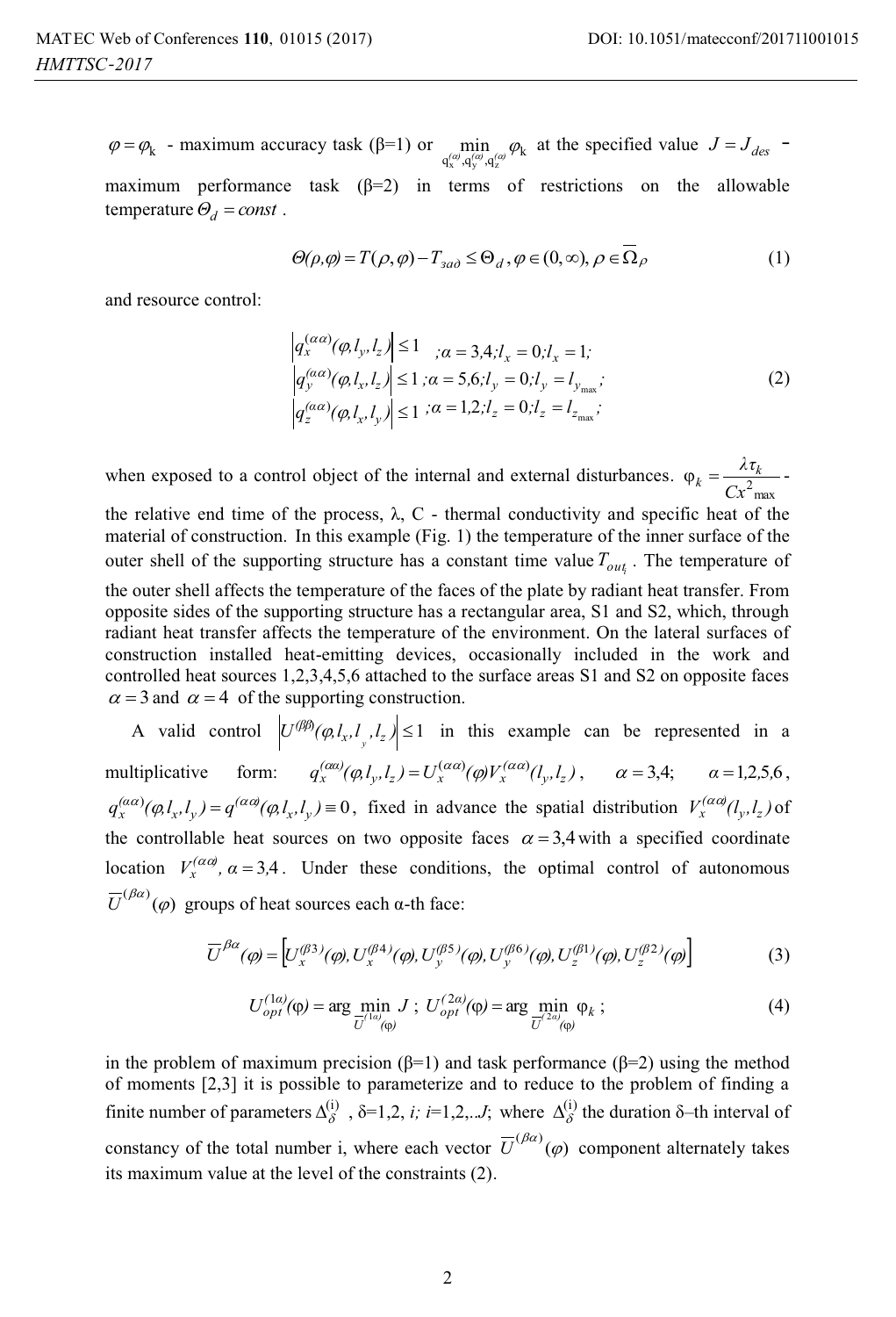

**Fig. 1.** The location of the heat sources on the supporting structure (example).

The duration  $\Delta_{\delta}^{(i)}$  and the desired number of intervals *i*, is determined by the alternance method [3] from the system of transcendental equations [6]:

$$
\Theta(\rho_k, \varphi_k)\Big|_{\rho_k \in L_k} = \pm \varepsilon^{(i)}, \text{grad}\Theta(\rho_k, \varphi_k)\Big|_{\rho_k \in L_k} = 0 \tag{5}
$$

where  $\Theta(\rho_k, \varphi_k)\big|_{\rho_k \in L_k}$  - numerical solution of boundary value problems in the final time  $\varphi_k$  points  $\rho_k(l_x^{(k)}, l_y^*, l_z^*) \in L_k(l_x^{(k)}, l_y^*, l_z^*, \varphi_k) \subset L(l_x, l_y^*, l_z^*)$  of the considered line section  $L(l_x, l_y, l_z^*)$  $f_x, l_y, l_z^*$ ), which constitute a countable set of limit points, which is the ratio (5).

The solution of the transcendental system (5) is carried out by a specially developed application package [5] based on the numerical solution of the boundary value problem in the ANSYS package. The processing of the results of the solution and its analysis were carried out using the developed application [5]. The results of calculations in the software package ANSYS are shown, which demonstrate the deviation  $\Theta(L, \varphi_k)$  of the resulting temperature distribution  $T(L, \varphi_k)$  from the given  $T_{tar}$  for different values of the thermal conductivity coefficient  $\lambda$ . Figure 2 shows the deviation  $\Theta(L, \varphi_k)$  for the optimal control accuracy  $\beta = 1$  for 1 and 2 interval control in the responsible line  $L(l_x, l_y, l_z^*)$  $l_x, l_y^*, l_z^*$ )  $l_y^* = 0.5$ ,  $l_z^* = 0.5$  of the section of the load-bearing structure The maximum temperature deviation on this line  $L(l_x, l_y, l_z^*)$  $L(l_x, l_y, l_z)$  does not exceed 4°C for a single-interval and 2°C for a twointerval temperature when exposed to the heaviest heat load option.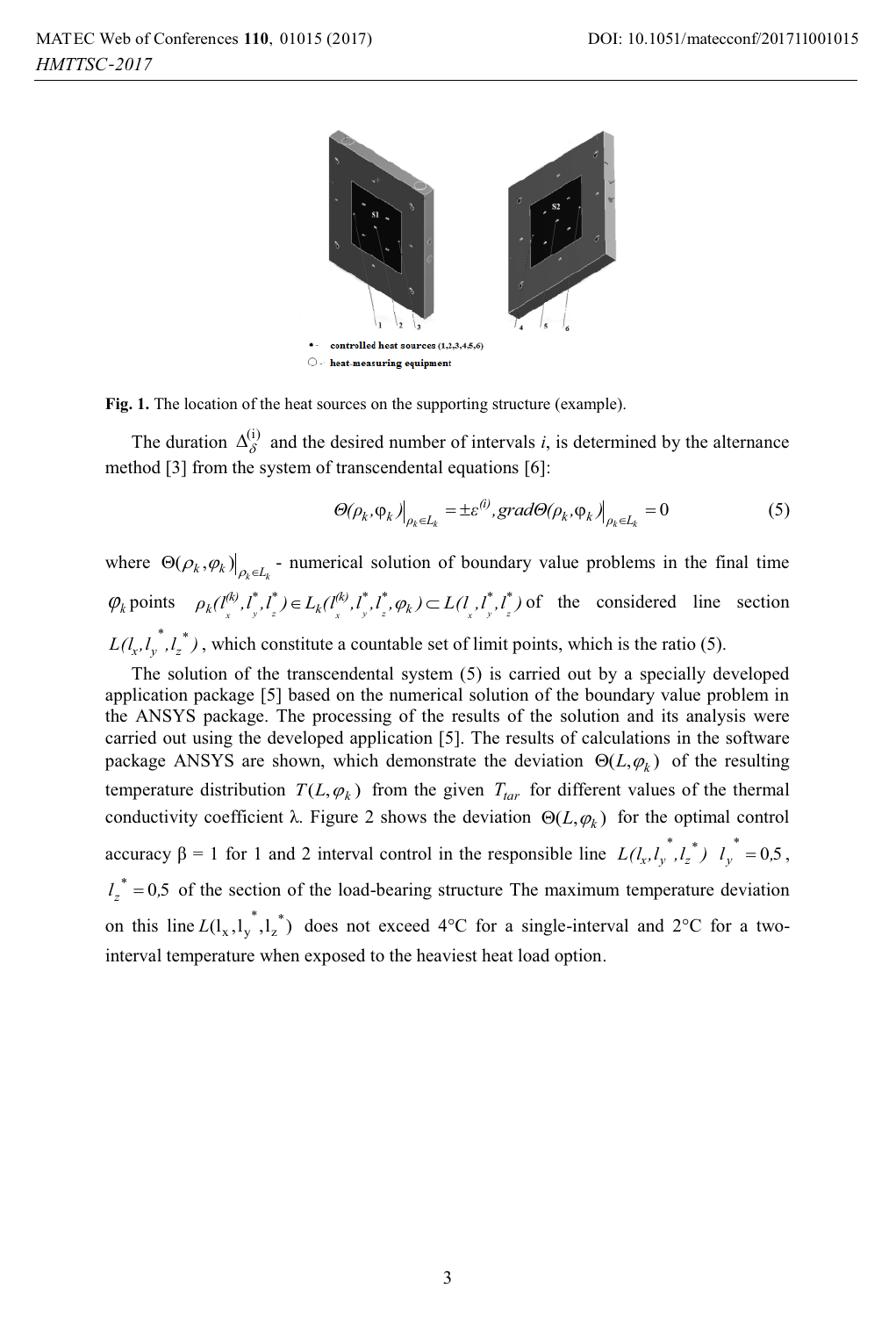

**Fig. 2.** Deviation from specified temperature on the section line  $L(l_x, l_y, l_z^*)$  $\left(x_{x}, l_{y}^{*}, l_{z}^{*}\right), \ l_{y}^{*} = 0.5, \ l_{z}^{*} = 0.5$ with the optimal control accuracy.

The dependence of the optimization results on the properties of the construction material's thermal conductivity coefficient  $\lambda$  is shown in Figures 3 and 4.



**Fig. 3.** The dependence of the accuracy of control on the value of thermal conductivity for single- and two-interval  $(i = 1, i = 2)$  controls.